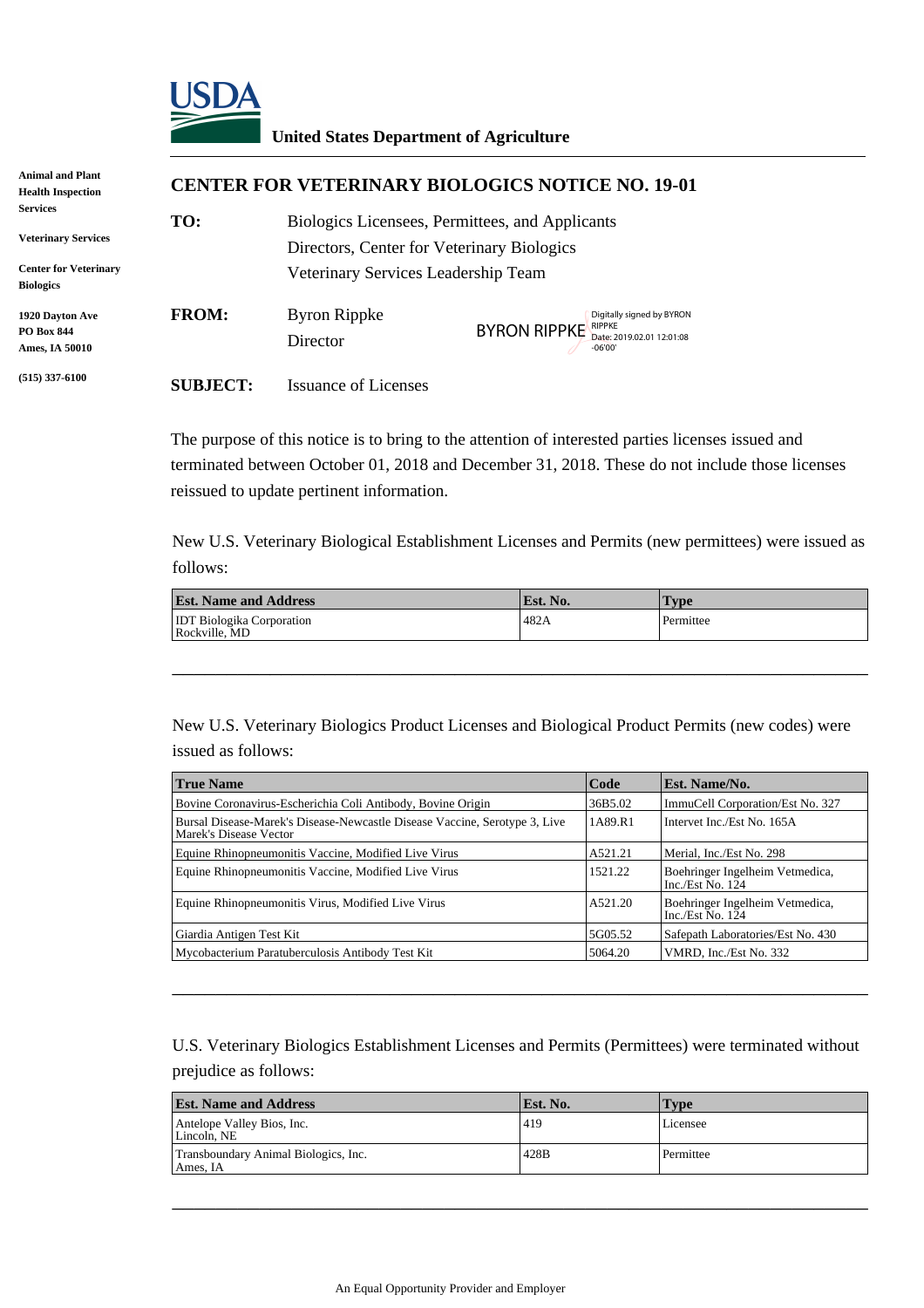U.S. Veterinary Biological Product Licenses and Permits (codes) were terminated without prejudice as follows:

| <b>True Name</b>                                                                                                     | Code                | Est. Name/No.                                                     |
|----------------------------------------------------------------------------------------------------------------------|---------------------|-------------------------------------------------------------------|
| Autogenous Bacterin                                                                                                  | 2051.01             | Antelope Valley Bios, Inc./Est No. 419                            |
| Autogenous Vaccine, Killed Virus                                                                                     | 1015.20             | Antelope Valley Bios, Inc./Est No. 419                            |
| Autogenous Vaccine, Killed Virus, Autogenous Bacterin                                                                | 4500.20             | Antelope Valley Bios, Inc./Est No. 419                            |
| Avian Influenza Vaccine, H5 Subtype, DNA                                                                             | 1057.D0             | Antelope Valley Bios, Inc./Est No. 419                            |
| Avian Polyomavirus Vaccine, Killed Virus                                                                             | 1A15.00             | Antelope Valley Bios, Inc./Est No. 419                            |
| <b>Bursal Disease Vaccine, Live Virus</b>                                                                            | 1271.11             | Elanco US Inc./Est No. 196                                        |
| Canine Osteosarcoma Vaccine, Live Listeria Vector                                                                    | 9243.R0             | Antelope Valley Bios, Inc./Est No. 419                            |
| Encephalomyelitis Vaccine, Eastern & Western, Killed Virus                                                           | 1475.00             | Merial. Inc./Est No. 298                                          |
| Encephalomyelitis Vaccine, Eastern & Western, Killed Virus, Tetanus Toxoid                                           | 4865.00             | Merial, Inc./Est No. 298                                          |
| Encephalomyelitis-West Nile Virus Vaccine, Eastern & Western, Killed Virus,<br>Live Canarypox Vector                 | 14W7.R0             | Merial, Inc./Est No. 298                                          |
| Encephalomyelitis-West Nile Virus Vaccine, Eastern & Western, Killed Virus,<br>Live Canarypox Vector, Tetanus Toxoid | 48W9.R0             | Merial, Inc./Est No. 298                                          |
| Equine Influenza Vaccine, Live Canarypox Vector                                                                      | 1501.R0             | Merial, Inc./Est No. 298                                          |
| Escherichia Coli Bacterin-Toxoid                                                                                     | 7900.R0             | Zoetis Inc./Est No. 190                                           |
| Feline Leukemia Vaccine, Live Canarypox Vector                                                                       | 1555.R3             | Merial, Inc./Est No. 298                                          |
| Marek's Disease Vaccine, Serotype 3, Live Virus                                                                      | 1641.01             | Merial, Inc./Est No. 298                                          |
| Mycoplasma Hyopneumoniae Bacterin                                                                                    | 2775.02             | Merial, Inc./Est No. 298                                          |
| Mycoplasma Hyopneumoniae Bacterin                                                                                    | 2775.03             | Merial, Inc./Est No. 298                                          |
| Mycoplasma Hyopneumoniae Bacterin                                                                                    | 2775.04             | Merial, Inc./Est No. 298                                          |
| Newcastle Disease Vaccine, B1 Type, B1 Strain, Live Virus                                                            | 1711.10             | Elanco US Inc./Est No. 196                                        |
| Newcastle Disease Vaccine, VG/GA Strain, Live Virus                                                                  | 17A2.V1             | Merial, Inc./Est No. 298                                          |
| Newcastle-Bronchitis Vaccine, B1 Type, LaSota Strain, Mass & Conn Types,<br>Live Virus                               | 1771.14             | Merial, Inc./Est No. 298                                          |
| Newcastle-Bronchitis Vaccine, VG/GA Strain, Mass & Conn Types, Live Virus                                            | 17V1.11             | Merial, Inc./Est No. 298                                          |
| Porcine Circovirus Vaccine, Type 2, Killed Virus                                                                     | 19K5.20             | Merial, Inc./Est No. 298                                          |
| Porcine Circovirus Vaccine, Type 2, Killed Virus, Mycoplasma Hyopneumoniae<br>Bacterin                               | 48K5.20             | Merial. Inc./Est No. 298                                          |
| Porcine Reproductive & Respiratory Syndrome Vaccine, Respiratory Form,<br>Modified Live Virus                        | 19S1.20             | Boehringer Ingelheim Vetmedica,<br>Inc./Est $\overline{N}$ o. 124 |
| Porcine Reproductive & Respiratory Syndrome Vaccine, Respiratory Form,<br><b>Modified Live Virus</b>                 | 19S1.R2             | Merial, Inc./Est No. 298                                          |
| <b>Tetanus Toxoid</b>                                                                                                | 8601.00             | Merial, Inc./Est No. 298                                          |
| West Nile Virus Vaccine, Killed Virus                                                                                | 1995.22             | Zoetis Inc./Est No. 190                                           |
| West Nile Virus Vaccine, Live Canarypox Vector                                                                       | 1991.R <sub>0</sub> | Merial, Inc./Est No. 298                                          |

Due to acquisitions, U.S. Veterinary Biological Product Licenses and Permits have been issued as follows:

\_\_\_\_\_\_\_\_\_\_\_\_\_\_\_\_\_\_\_\_\_\_\_\_\_\_\_\_\_\_\_\_\_\_\_\_\_\_\_\_\_\_\_\_\_\_\_\_\_\_\_\_\_\_\_\_\_\_\_\_\_\_\_\_

| <b>Previous Est.</b><br><b>No./Prod Code</b>                     | <b>True Name</b>                                      | Code    | Purchasing Est. Name/No.     |
|------------------------------------------------------------------|-------------------------------------------------------|---------|------------------------------|
| From Firm $419 -$<br>Code 205101, first<br>licensed 05/02/2008   | Autogenous Bacterin                                   | 2051.01 | Huvepharma, Inc./Est No. 605 |
| From Firm $419 -$<br>Code 101520, first<br>licensed $08/16/2016$ | Autogenous Vaccine, Killed Virus                      | 1015.20 | Huvepharma, Inc./Est No. 605 |
| From Firm $419 -$<br>Code 450020, first<br>licensed $11/01/2016$ | Autogenous Vaccine, Killed Virus, Autogenous Bacterin | 4500.20 | Huvepharma, Inc./Est No. 605 |
| From Firm 419 -<br>Code 1057D0, first<br>licensed 11/07/2017     | Avian Influenza Vaccine, H5 Subtype, DNA              | 1057.DO | Huvepharma, Inc./Est No. 605 |